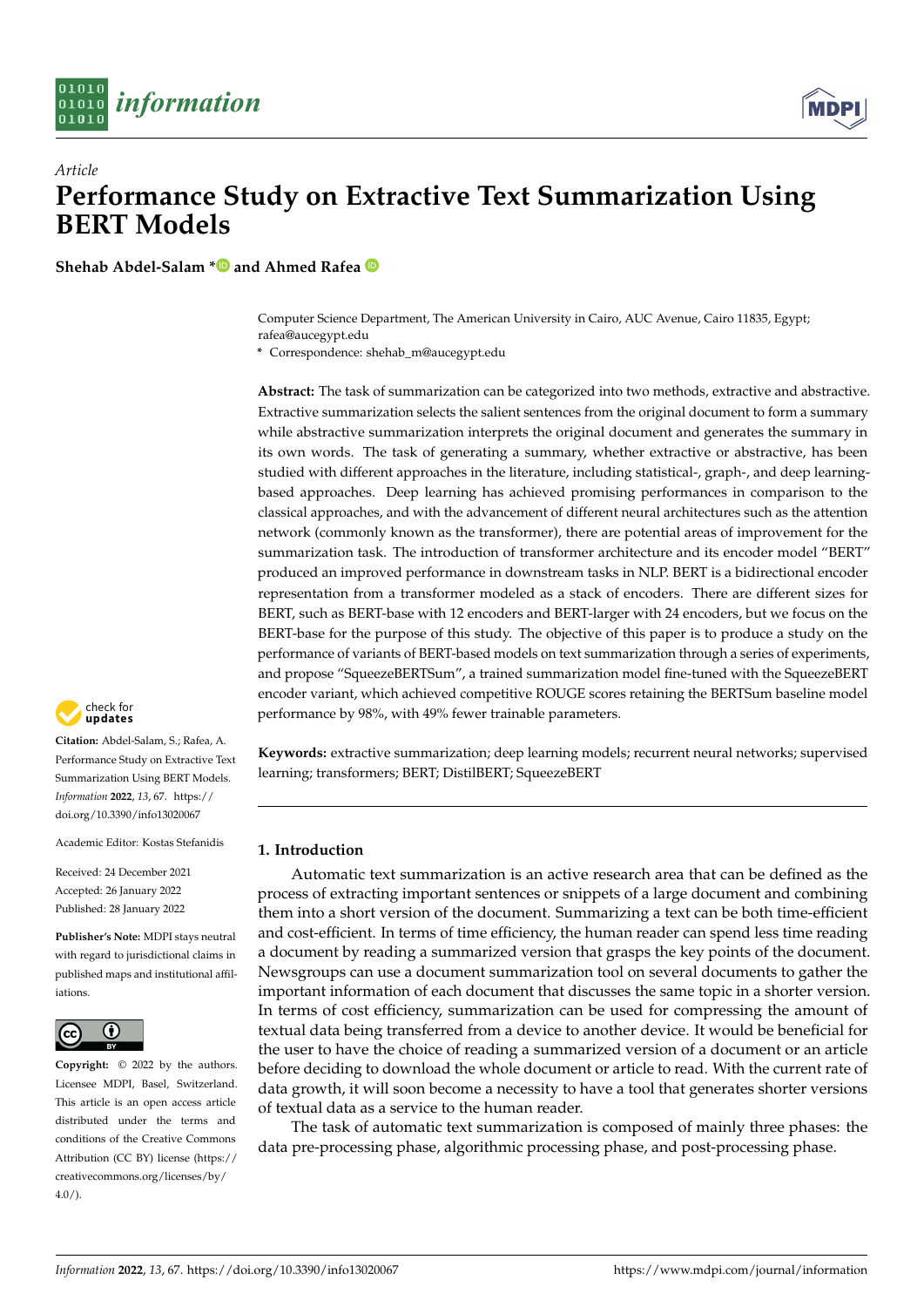## *1.1. Data Pre-Processing Phase*

It is the process of cleaning and transforming the raw source document to a more compatible data format prior to summarization. Examples of data pre-processing techniques are:

- (1) Removal of noise data found in the document;
- (2) Sentence and word tokenization;
- (3) Removal of punctuation marks;
- (4) Removal of stop words to remove frequently occurring words, such as (a), (an), (the), etc.;
- (5) Word stemming, which is the removal of suffixes and prefixes;
- (6) Word lemmatization, which is the transformation of a word to its base structure, such as transforming the word "playing" to "play";
- (7) Part-of-speech tagging.

#### *1.2. Algorithmic Processing Phase*

It is the process of applying an algorithmic approach when generating a summary from the pre-processed document. Algorithmic processing includes either extractive or abstractive summarization, which will be further discussed later in this paper; however, extractive techniques are favored rather than abstractive techniques [\[1\]](#page-8-0), since the former has shown better performance and is relatively easier to implement.

# *1.3. Post-Processing Phase*

It is the process of applying any data transformation when generating the target summary. This phase can be optional to some approaches as we will cover in the literature.

The objective of this paper is to study the performance of BERT-based models for the extractive summarization task, which will be further explained in Section [3.](#page-4-0) Section [2](#page-1-0) covers the literature of automatic text summarization, including the different approaches used. Section [3](#page-4-0) discusses the methodology, which describes our experiments in finetuning BERT-based variants, such as DistilBERT and SqueezeBERT, for summarization tasks. Section [4](#page-4-1) describes our observations and the results of the experiments conducted. Section [5](#page-6-0) concludes our work and describes the possible next steps.

#### <span id="page-1-0"></span>**2. Literature Review**

Text summarization can be split into two types of summaries: extractive and abstractive. An extractive summary is formed by reusing portions of the original document, such as sentences, and combining them into a summary. To generate an extractive summary, each sentence is ranked based on the most salient information and then reordered together into a summary while preserving the grammatical rules. SumaRuNNer [\[2\]](#page-8-1) is one of several studies that perform extractive summarization. An abstractive summary is formed by interpreting the original document and generating meaningful sentences in a shorter version. This approach involves more semantic understanding of the document by the model to write a summary in a human-understandable form. An example of such an approach was proposed by Summarist paper which has modules that perform that type of summarization [\[3\]](#page-8-2).

Throughout the literature, there have been different approaches applied to generate an extractive summary, such as the frequency count-based approach by Luhn [\[4\]](#page-8-3), or the graphbased approach by TextRank [\[5\]](#page-8-4), which represents a document as a graph of sentences where the edges between the sentences are connected based on a similarity measurement. LexRank [\[6\]](#page-8-5) is another graph-based approach based on the concept of eigenvectors. Latent Semantic Analysis, or LSA [\[7\]](#page-8-6), is a statistical-based approach that tries to find sentences in the document by applying Singular Value Decomposition over document matrix *D* of size  $m \times n$ , where m is the number of sentences and n is the number of terms. SumBasic [\[8\]](#page-8-7) is a greedy search approximation approach that uses a frequency-based sentence to set the weights of word probabilities to minimize redundancy.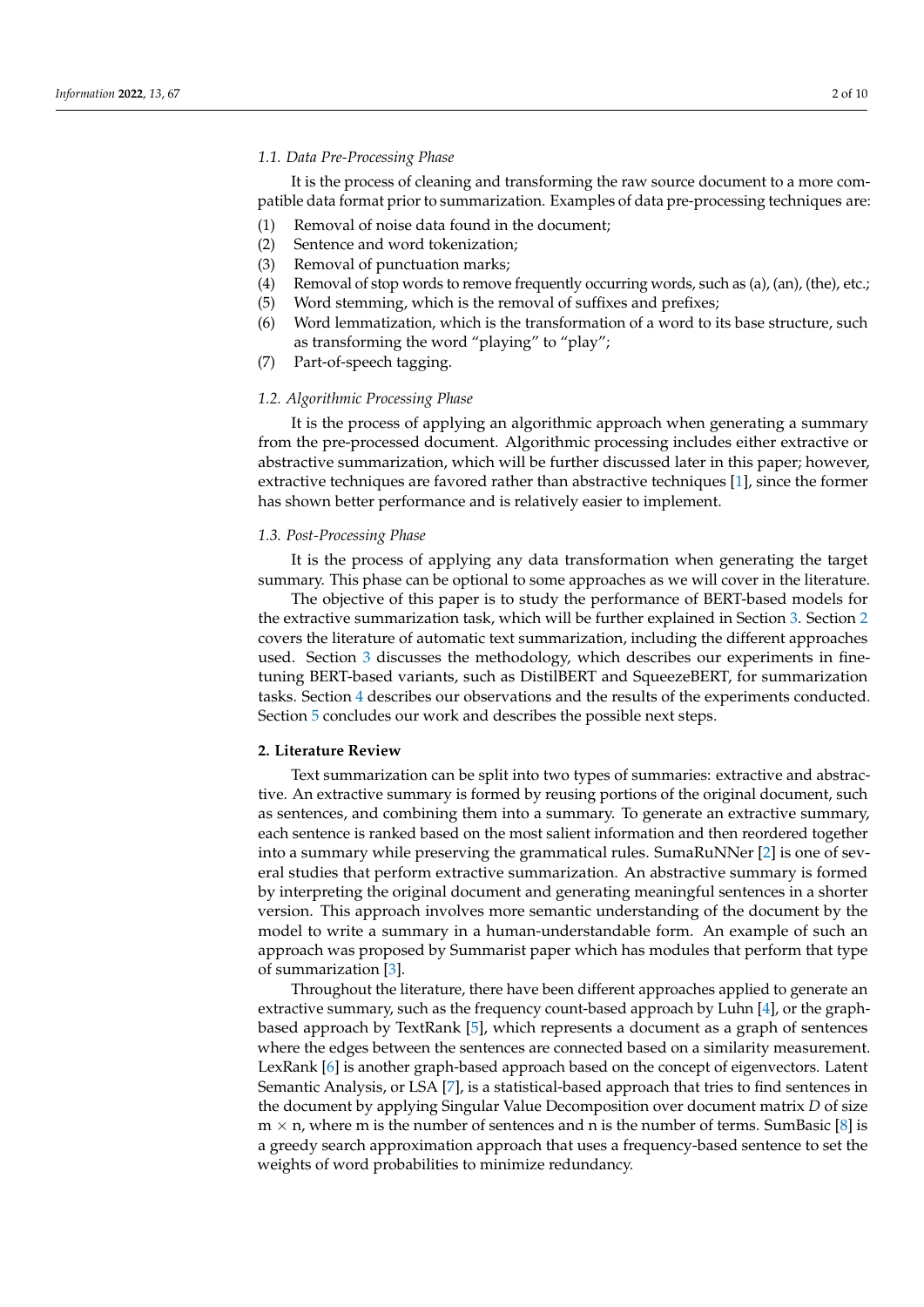# *2.1. Summarization Approaches*

In 2016, Cheng and Lapata proposed an attentional encoder–decoder architecture for an extractive single-document summarization trained on the CNN/DailyMail corpus [\[9\]](#page-8-8). Their model is based on an encoder–decoder approach, where the encoder learns the representation of sentences and documents while the decoder classifies each sentence based on the encoder's representation using an attention mechanism [\[10\]](#page-8-9). They first obtained representation vectors at the sentence level using a single-layer convolutional neural network effectively without long-term dependencies. Afterwards, they built representations for documents using a recurrent neural network that recursively composes sentences [\[9\]](#page-8-8). The first step is called the Convolutional Sentence Encoder and the second step is called the Recurrent Document Encoder. The third step is the Sentence Extractor, which is another recurrent neural network that applies the attention mechanism to directly extract salient sentences after reading them. The labeling decision is made with both the encoded document and the previously labeled sentences in mind. After this sequence labeling task, the fourth step is the Word Extractor. This task is responsible for generating the next word in the summary using a hierarchical attention architecture and computes the probability of the next word to be included in the summary [\[9\]](#page-8-8).

In 2019, Joshi, Eduardo, Enrique, and Laura proposed SummCoder [\[11\]](#page-8-10), an unsupervised framework for extractive text summarization based on deep auto-encoders.

In their approach, the extractive summarization problem was defined as a sentence selection problem given a document. The determination of which sentence should be included in the summary was based on three metrics:

- 1. Sentence Content Relevance Metric;
- 2. Sentence Novelty Metric;
- 3. Sentence Position Relevance Metric.

This proposed framework ranks the sentences based on the three metrics above, and formulates the problem as follows: given a document *D* with *N* sentences  $D = (S_1, S_2, S_3)$ . . . , *SN)*, the sentence *I* is embedded into a vector *VSi*, which is the encoder representation computed with the three metrics mentioned before, and then decoded afterwards.

In 2019, Yue Dong et al. proposed a novel method for training neural networks to perform single-document extractive summarization without heuristically generated extractive labels. They call their approach BanditSum, as it treats extractive summarization as a contextual bandit problem where the model receives a document to summarize, referred to as the context, and then chooses a sequence of sentences to include in the summary, referred to as the action [\[12\]](#page-8-11). Their paper applies extractive summarization using the policy-gradient reinforcement learning approach. A bandit is a decision-making formalization in which an agent repeatedly chooses one of several actions and receives a reward based on this choice. For the extractive summarization, each document is labeled as the context and each ordered subset of the document's sentences is a different action. The agent is required to learn from a series of actions, determining which one will generate the highest reward. This approach was trained on a CNN/DM dataset, and the authors concluded in their work that BanditSum performs significantly better than other competing approaches when good summary sentences appear late in the source document.

W.S. El-Kassas et al. proposed a graph-based framework in 2020, combining four extractive algorithms called EdgeSumm [\[13\]](#page-8-12). EdgeSumm includes graph-based, statisticalbased, semantic-based, and centrality-based approaches, which has been reported to achieve performance scores higher than state-of-the-art systems in ROUGE-1 and ROUGE-2. Their proposed approach is meant to solve the summarization problem by introducing a generic framework for summarizing domain-independent documents. It first constructs a text graph model based on the output of the pre-processing step, and then calculates the weights for each node in the graph, which is based on the word frequency besides the occurrence of the word in the title and other important factors. Afterwards, a search graph algorithm is applied to try to find the phrases or edges that link the most frequent words or topics together, and the output of the algorithm is a list of selected edges for each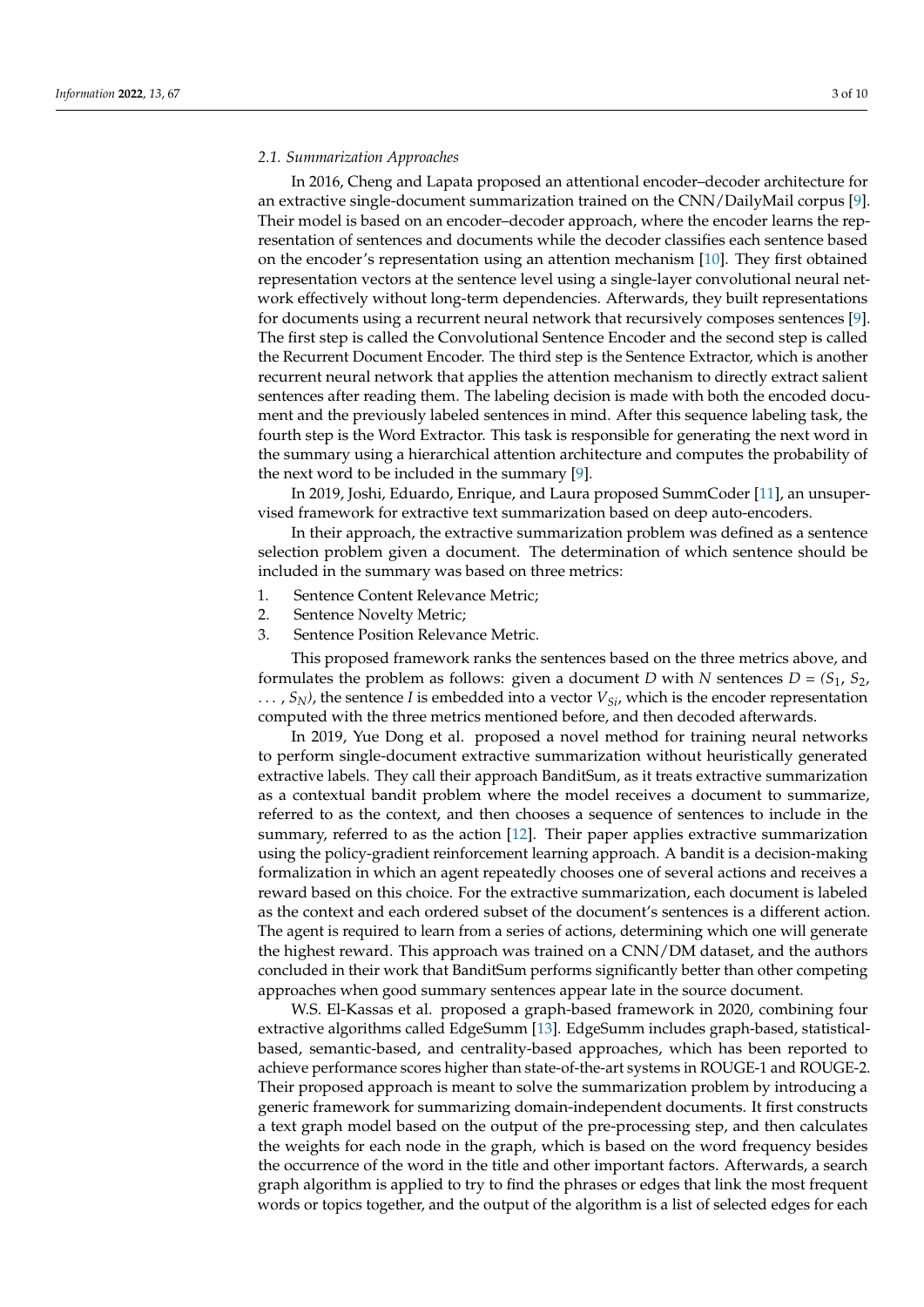sentence. Afterwards, a candidate summary algorithm is applied, which selects sentences to be included in the summary based on which sentence has at least one edge selected from the candidate edge list from the search graph algorithm output. EdgeSumm was applied on standard datasets, such as DUC2001 and DUC2002, and it outperformed the applied on statidard datasets, such as DOC2001 and DOC2002, and ROUGE-1 and Roughly state-of-the-art text summarization systems for the ROUGE-1 and ROUGE-L metrics in the DUC2002 dataset. In 2019, Yang Liu proposed a fine-tuned BERT summarization approach called Sentence. Afterwards, a candidate summary algorithm is applied, which selects sentence model, and the model then he model then he model the input sequence and embedding of BERT to make the input set

In 2019, Yang Liu proposed a fine-tuned BERT summarization approach called BERT-Sum [\[14\]](#page-8-13). BERT is a stack of pre-trained transformer encoders that can better understand the textual data through attention mechanisms, making it a contextualized language model that can be used for various downstream tasks. In his methodology, he used BERT to output representation for each sentence, since BERT was trained as a masked-language model, and then he modified the input sequence and embeddings of BERT to make extractive summarization possible. Figure [1](#page-3-0) shows the complete architecture of BERTSum model, in which he inserted a classification token [CLS] before each sentence and a [SEP] token after each sentence, and then introduced interval segment embedding to distinguish between different sentences in the segment embedding layer.

<span id="page-3-0"></span>

**Figure 1.** BERTSum Architecture.

several summarization-specific layers to capture document-level features for extracting summaries. The author calculates the final predicted score *Y* for each sentence  $S_i$  from 1 to *N*, where *N* is the number of sentences, and then computes the binary classification entropy as the loss function to classify whether  $S_i$  should be included in the summary or not [14]. as the loss function to classify whether  $S_i$  should be included in the summary or not [\[14\]](#page-8-13).<br>In 2020, Ming Zhong et al. presented a paper that tackled extractive text summariza-The output of the BERT layer is the contextualized embeddings, which steps into

tion as a text matching problem, called MatchSum [\[15\]](#page-8-14). Their approach formulated the problem as a semantic text matching problem in which a source document and candidate summaries will be matched in a semantic space, and the candidate summary closest to have conducted experiments on five datasets which demonstrate the effectiveness of the matching framework, and they believe the power of this matching-based summarization framework has not been fully exploited yet. the reference summary in that space will be selected as the output summary. The authors

# 2.2. ROUGE Evaluation Algorithm

Generating a summary does not have an absolute correct answer. Each summary generated by a human reader differs from another human reader based on what he or she perceives as important information to include. In text summarization, an evaluation metric to use is Recall-Oriented Understudy for Gisting Evaluation, or in short, ROUGE [\[16\]](#page-8-15). Rouge-N is an N-gram recall measure between the human summary and the generated summary. It measures the overlap between the golden or human summary and the generated summary. There are different variants of ROUGE metric depending on how many overlapped words are measured. Examples are, unigram (ROUGE-1), bigram (ROUGE-2), trigram (ROUGE-3), or longest common sequence of words (ROUGE-L).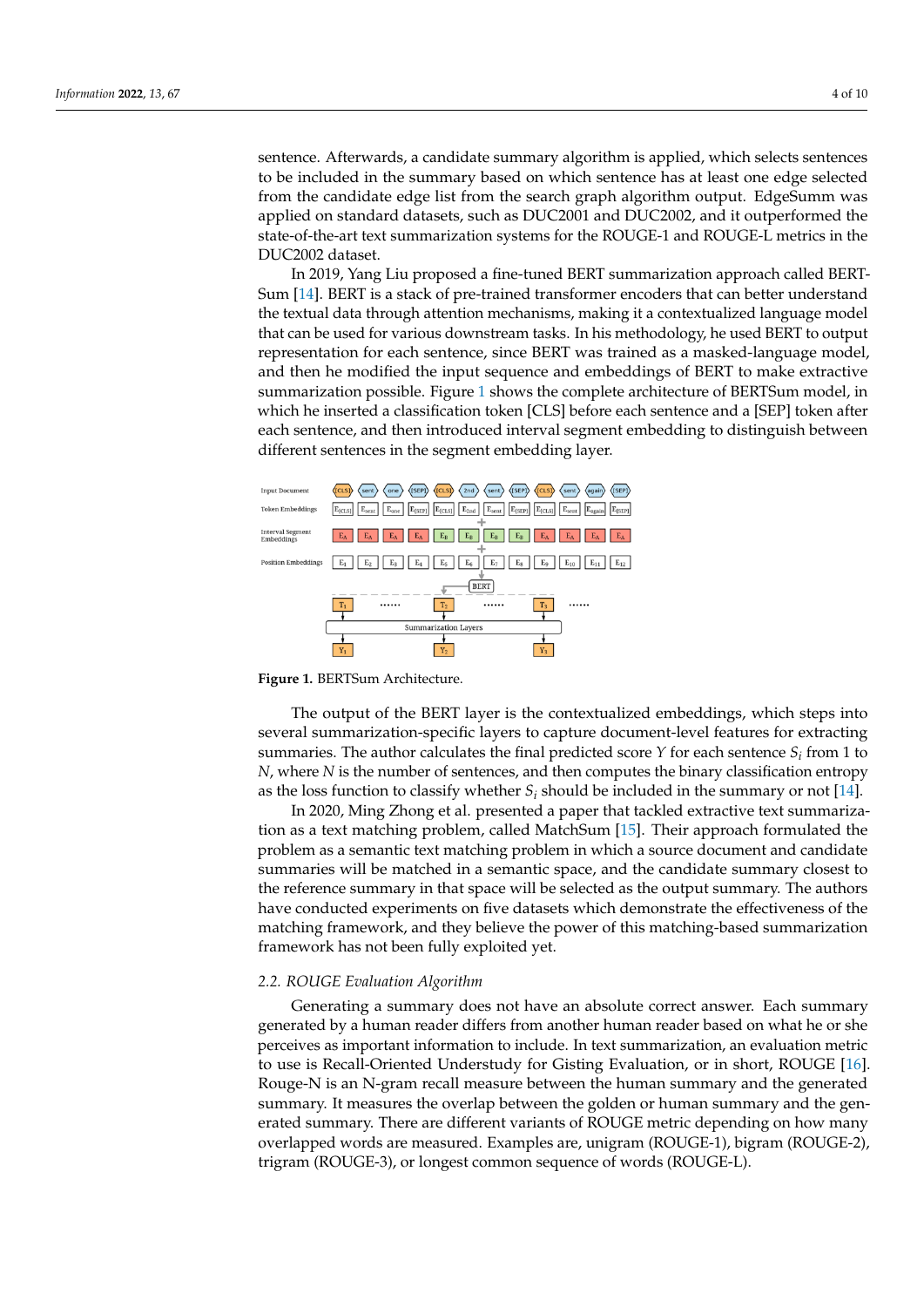# <span id="page-4-0"></span>**3. Methodology**

This section describes the objective of each experiment to study the summarization performance when fine-tuning the model with variants of the BERT encoder [\[17\]](#page-8-16). This section also discusses the different architectures that have been trained and evaluated for extractive summarization. We use BERTSum as our baseline model and modified the source code, which is available in the BERTSum paper [\[18\]](#page-8-17). Here is our modified source code, used for conducting the following experiments below, which can be found at [https://github.com/ShehabMMohamed/PreSumm,](https://github.com/ShehabMMohamed/PreSumm) accessed on 25 November 2021.

# *3.1. Experiment: Exploring DistilBERT Model*

The objective of this experiment is to explore DistilBERT, a compressed variant of BERT [\[16\]](#page-8-15), which is used to reduce the computation cost of training an extractive summarizer, and produce a summary while maintaining the model's performance to be deployed on low-resource devices. The objective is to modify BERTSum architecture to replace the BERT-base encoder with the DistilBERT encoder, re-train the model, and record the ROUGE scores. This experiment ran on the available GPU resource on Google Colab notebook.

DistilBERT aims to leverage knowledge distillation during the pre-training phase and show that it is possible to reduce the size of a BERT model by 40% while retaining 97% of its language understanding capabilities and being 60% faster. Knowledge distillation was first introduced by Bucila et al. in 2006 [\[19–](#page-9-0)[21\]](#page-9-1), which is a compression technique in which a compact model called "the student" is trained to reproduce the behavior of a larger model called "the teacher".

The architecture of DistilBERT is introduced as the student that has the same general architecture as BERT the teacher, except for the following changes:

- 1. The token-type embeddings and the pooler are moved;
- 2. The number of layers is reduced by a factor of 2.

# *3.2. Experiment: Exploring SqueezeBERT Model*

The objective of this experiment is to explore SqueezeBERT, a model proposed as an efficient network [\[22,](#page-9-2)[23\]](#page-9-3) that reduces the computationally expensive training of complex architectures, such as BERT. The SqueezeBERT architecture uses grouped convolutions as a computation replacement instead of the fully connected layers for the Q, K, V, and FFN layers in the BERT encoder. This paper discusses an observation that grouped convolutions have yielded significant speedups for computer vision networks. They demonstrate a replacement of several operations in self-attention layers with grouped convolutions and proposed this novel network architecture called SqueezeBERT which reportedly runs  $4.3\times$  faster than BERT-base. In this experiment, we modify BERTSum to replace the BERTbase encoder with SqueezeBERT, train the model, and record the ROUGE scores. This experiment runs on the available GPU resource by Google Colab notebooks.

# <span id="page-4-1"></span>**4. Experiments & Results**

# *4.1. Training Fine-Tuned DistilBERT Summarizer*

This experiment shows an effort to explore the DistilBERT model for extractive summarization tasks. The model was trained using the adam optimizer with a learning rate  $2 \times 10^{-3}$  $2 \times 10^{-3}$  $2 \times 10^{-3}$ , with a batch size of 3000, and a 10% dropout. Table 1 shows the ROUGE scores of the fine-tuned summarizer trained on 30,000 epochs on the CNN/DM dataset. Every 10,000 epochs, we save the model weights and generate the ROUGE-1, ROUGE-2, and ROUGE-L validation scores. The performance of the model before 10,000 epochs was relatively low, so we limited saving the model weights by starting with the 10,000 as our first checkpoint. The results in Table [1](#page-5-0) record the output of the evaluation algorithm, where the summary is evaluated by computing the value of precision, recall, and F-score. Average R represents the average weight of recall, Average P represents the average weight of precision, and Average F represents the average weight of the F-measure. The training time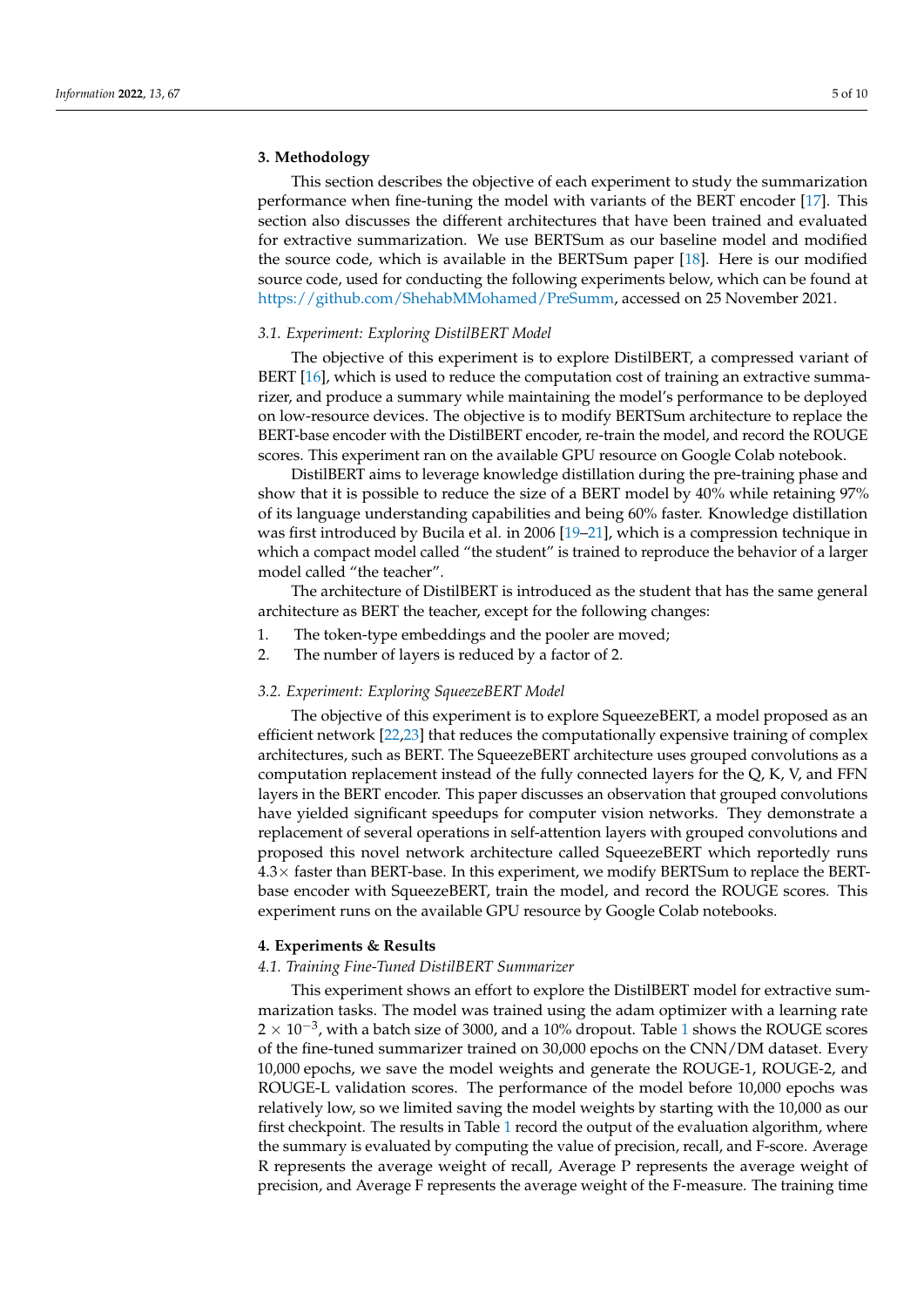taken for a DistilBERT summarizer was around 25 min per 1000 checkpoints on a Google GPU session.

| DistilBERT Summarizer |                | Average R<br><b>Average P</b><br>Average F |                |
|-----------------------|----------------|--------------------------------------------|----------------|
|                       | <b>ROUGE-1</b> | ROUGE-2                                    | <b>ROUGE-L</b> |
| Model at 10,000       | 0.54046        | 0.24811                                    | 0.49321        |
|                       | 0.37102        | 0.17079                                    | 0.33920        |
|                       | 0.42535        | 0.19527                                    | 0.38856        |
| Model at 20,000       | 0.52756        | 0.24105                                    | 0.48198        |
|                       | 0.37355        | 0.17152                                    | 0.34193        |
|                       | 0.42238        | 0.19324                                    | 0.38631        |
| Model at 30,000       | 0.50242        | 0.22208                                    | 0.45819        |
|                       | 0.36837        | 0.16356                                    | 0.33656        |
|                       | 0.41015        | 0.18153                                    | 0.37443        |

<span id="page-5-0"></span>**Table 1.** Training DistilBERT on 3 checkpoints.

During the training phase, the model generated a relatively higher score at checkpoint 10,000 when compared to the same model of different checkpoints. By computing the average of ROUGE-1, ROUGE-2, and ROUGE-L, the DistilBERT summarizer generated competitive results that are slightly less when compared with the BERT-base model in Table [2.](#page-5-1) DistilBERT has a ROUGE-1 score lower than BERT-base by 1.6%, a ROUGE-2 score lower than BERT-base by 3.5%, and ROUGE-L score lower than BERT-base by 1.9%. However, the number of parameters with the DistilBERT model is less than the BERT model by ~36%, which is directly proportional to the training time needed for these models. The DistilBERT summarizer was trained on a single GPU for almost 3 days and was able to retain approximately 98% of the baseline model in terms of summary generation performance, with a decrease of ~36% in size.

| <b>BERT Models</b> | <b>ROUGE Scores</b> |         |                |               |
|--------------------|---------------------|---------|----------------|---------------|
|                    | ROUGE-1             | ROUGE-2 | <b>ROUGE-L</b> | <b>Params</b> |
| BERT-base          | 43.23               | 20.24   | 39.63          | 120.5 M       |
| <b>DistilBERT</b>  | 42.54               | 19.53   | 38.86          | 77.4 M        |

<span id="page-5-1"></span>**Table 2.** DistilBERT Performance with BERT-baseline.

### *4.2. Training Fine-Tuned SqueezeBERT Summarizer*

This experiment shows an effort to explore the SqueezeBERT model, a recently developed model based on grouped convolutions instead of attention networks, as an inspiration from the CV research. To run this experiment, I have used the publicly available single GPU provided by Google Colab to train this model, which has taken around ~60 h to complete. Table [3](#page-6-1) shows the output of training the model on a total of 30,000 epochs. The hyperparameters of this model training is identical to the DistilBERT experiment using the adam optimizer with a learning rate 2e-3, with a batch size of 3000, and a 10% dropout. The training time taken for a SqueezeBERT summarizer was around 20 min per 1000 checkpoints on a Google GPU session.

By computing the average of ROUGE-1, ROUGE-2, and ROUGE-L, the SqueezeBERT summarizer generated competitive results that were slightly less when compared with the BERT-base model. By observing the SqueezeBERT experiment, the model generated ROUGE scores nearly identical or slightly better than the previous experiment with the DistilBERT model. This will be further discussed in the overall discussion. In Table [4](#page-6-2) below, SqueezeBERT has a ROUGE-1 score lower than BERT-base by 1.6%, a ROUGE-2 score lower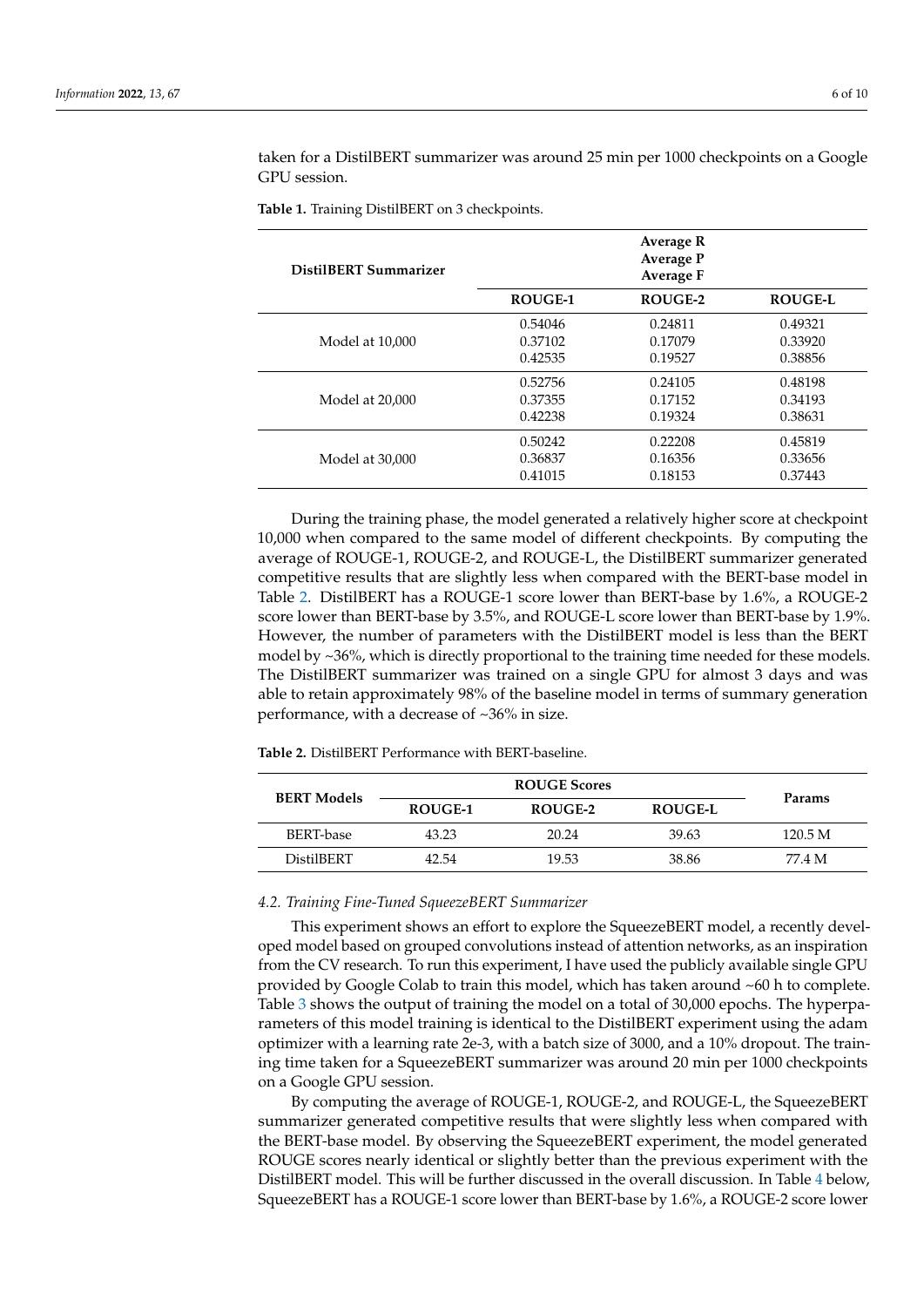than BERT-base by 3.35%, and a ROUGE-L score lower than BERT-base by 1.8%. However, the number of parameters with the SqueezeBERT model is less than the BERT model by  $\sim$ 49%, which is directly proportional to the training time needed for these models. One key finding here to notice is that SqueezeBERT summarizer was able to retain approximately 98% of the baseline model in terms of summarization performance, with a decrease of ~49% in size. This experiment has demonstrated high-performance retention when training a summarizer with an architectural size that is almost half the size of the BERT-base model.

**SqueezeBERT Summarizer Average R Average P Average F ROUGE-1 ROUGE-2 ROUGE-L** Model at 10,000 0.52760 0.24278 0.48227 0.37796 0.17427 0.34612 0.42538 0.19563 0.38922 Model at 20,000 0.50638 0.22715 0.46294 0.37708 0.16975 0.34537 0.41699 0.18717 0.38162 Model at 30,000 0.48312 0.20655 0.43988 0.36130 0.15517 0.32963 0.39832 0.17044 0.36306

<span id="page-6-1"></span>**Table 3.** Training SqueezeBERT on three checkpoints.

<span id="page-6-2"></span>**Table 4.** SqueezeBERT Performance with BERT-baseline.

| <b>BERT Models</b> | <b>ROUGE Scores</b> |         |                |         |
|--------------------|---------------------|---------|----------------|---------|
|                    | ROUGE-1             | ROUGE-2 | <b>ROUGE-L</b> | Params  |
| BERT-base          | 43.23               | 20.24   | 39.63          | 120.5 M |
| SqueezeBERT        | 42.54               | 19.56   | 38.92          | 62.13 M |

# <span id="page-6-0"></span>**5. Conclusions**

This section covers the conclusion of the experiments conducted in this paper, as well as the contribution of this paper, and the possible next steps for future work.

# *5.1. Experiment Conclusions*

Given the results of the experiments, there is great potential to further adopt computer vision-based techniques on NLP tasks given the performance of the SqueezeBERT summarization model. Given the summarization performance and reduction of the trainable parameters in Table [5,](#page-6-3) the SqueezeBERT summarizer can be productionized and deployed for real-time summary generation given the compression of the architecture, instead of deploying the original BERT-base summarizer which consists of ~120 million parameters, whereas the proposed model consists of ~62 million parameters.

<span id="page-6-3"></span>**Table 5.** Comprehensive extractive summarization performance.

| <b>BERT Models</b> | <b>ROUGE Scores</b> |         |                |               |
|--------------------|---------------------|---------|----------------|---------------|
|                    | ROUGE-1             | ROUGE-2 | <b>ROUGE-L</b> | <b>Params</b> |
| BERT-base          | 43.23               | 20.24   | 39.63          | 120.5 M       |
| <b>DistilBERT</b>  | 42.54               | 19.53   | 38.86          | 77.4 M        |
| SqueezeBERT        | 42.54               | 19.56   | 38.92          | 62.13 M       |

We have trained the BERT-baseline and used it as a benchmark for what are known as "compressed models", such as DistilBERT and SqueezeBERT. Post-training, these summa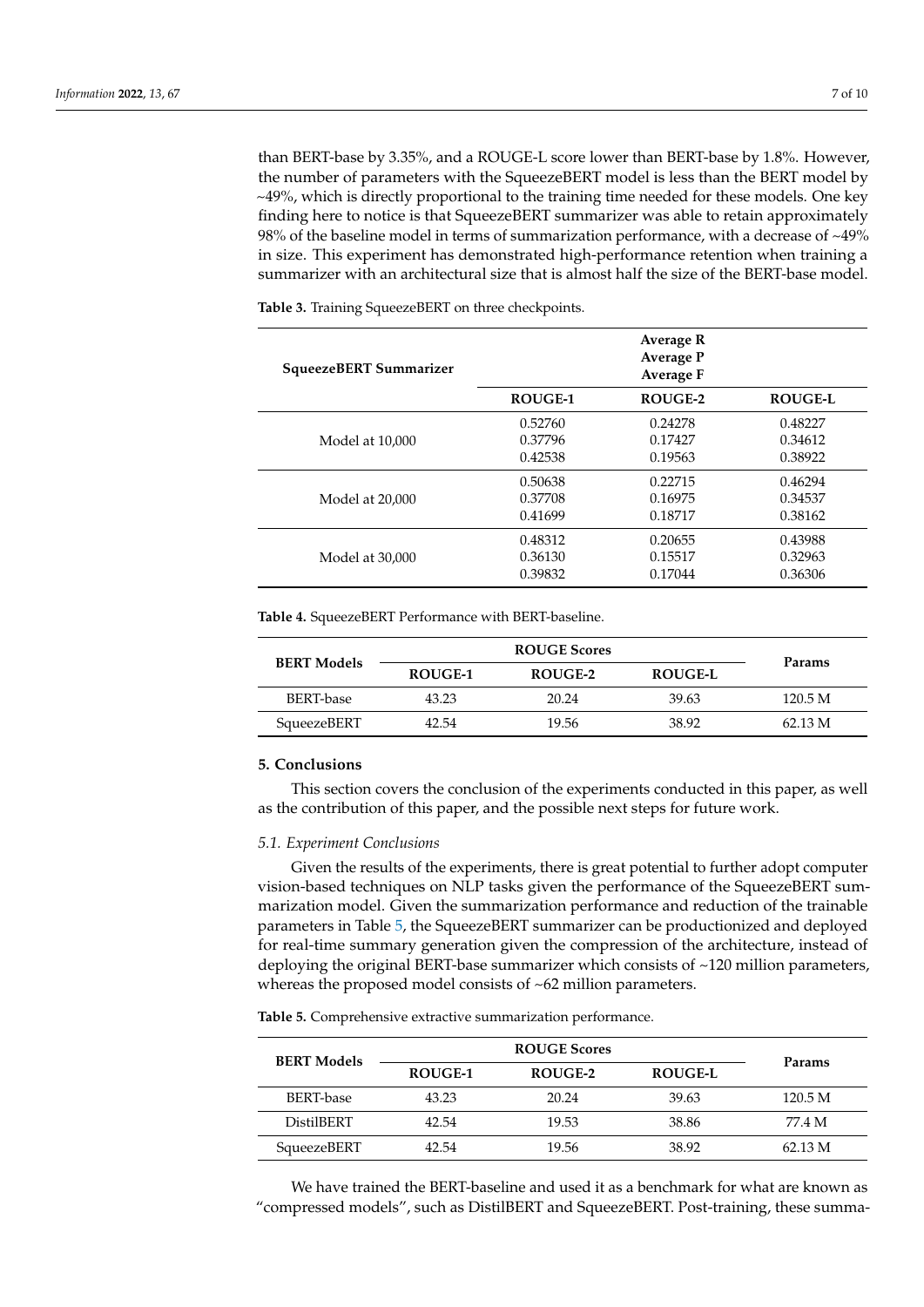rization models all retain performance levels above >90% of the baseline model, which has around 120.5 million parameters to train. The first experiment was an attempt to introduce a distillation-based BERT model that has a lower number of parameters by  $\sim$ 35%, and when testing the model it retained ~98% of the BERT model. The second experiment was to train a more efficient model called SqueezeBERT, which replaced all the attention layers with grouped convolutional layers for efficient computation. This experiment yielded an interesting observation, namely that SqueezeBERT maintains the same performance as DistilBERT with unigrams, and has slightly better performances with bi-grams and longest common sequences. SqueezeBERT retains 98% of the performance of the baseline model, with 49% fewer parameters (consisting of 62.13 million parameters instead of the baseline model which has 120.5 million parameters). SqueezeBERT is a good candidate for training a summarizer nearly half the size of the original model with minimal downgrades in summarization performance. It also gave a key observation, namely that by using efficient networks inspired by computer vision literature [24-[26\]](#page-9-5), such as grouped convolutional layers, it can improve NLP downstream tasks, and for this paper, it improved the summarization task by reducing the training time while retaining performance. This observation concludes the result of the performance study of BERT-based variants that is aimed at expanding the literature in the summarization task.

# *5.2. Contribution*

Given the outcomes of the experiments in the methodology, there is a potential productionized version of the SqueezeBERT extractive summarizer from the results recorded above. SqueezeBERT has fewer parameters than DistilBERT by approximately 20% and yields the same ROUGE-1 score, while yielding slightly higher ROUGE-2 and ROUGE-L scores. Although SqueezeBERT and DistilBERT produce slightly lower scores in the BERTbaseline model, SqueezeBERT has an advantage of having less training time and fewer parameters than the baseline model by ~48.44%, which is close to half of the BERT-baseline model's trained parameters. Table [6](#page-7-0) shows the comprehensive comparison of the two compressed models with the BERT-baseline model by recording the performance retention of each ROUGE metric and the decrease percentage of the total parameters of the baseline model.

<span id="page-7-0"></span>**Table 6.** Performance comparison with BERTSum baseline model.

|             | <b>Performance Retention %</b><br>ROUGE-1 | <b>Performance Retention %</b><br><b>ROUGE-2</b> | <b>Performance Retention %</b><br><b>ROUGE-L</b> | <b>Parameters Reduction %</b> |
|-------------|-------------------------------------------|--------------------------------------------------|--------------------------------------------------|-------------------------------|
| DistilBERT  | 98.4                                      | 96.49                                            | 98.05                                            | 35.77                         |
| SqueezeBERT | 98.4                                      | 96.64                                            | 98.2                                             | 48.44                         |

# *5.3. Future Work*

These experiments were conducted on a single GPU resource from Google Colab, and although it was sufficient for the experiments above, there is some room for additional work, such as hyperparameter tuning these fine-tuned models, to generate better summarization performance. Another possible future work is to train these models on domain-specific datasets and produce an extractive summarizer dedicated to specific use cases, such as a medical or academic extractive summarizer. Further possible future work is exploring the potential of fine tuning the SqueezeBERT model for abstractive summarization instead of extractive summarization, and reporting on the performance results if there are any significant findings. To further reduce the size of the pre-trained model, there is also room for adopting model compression techniques, such as quantization and pruning.

Quantization is a family of techniques which aims to reduce the number of bits required to store each parameter and/or activation in a neural network, while at the same time maintaining the accuracy of that network. This technique has been applied in different NLP studies [\[27](#page-9-6)[,28\]](#page-9-7).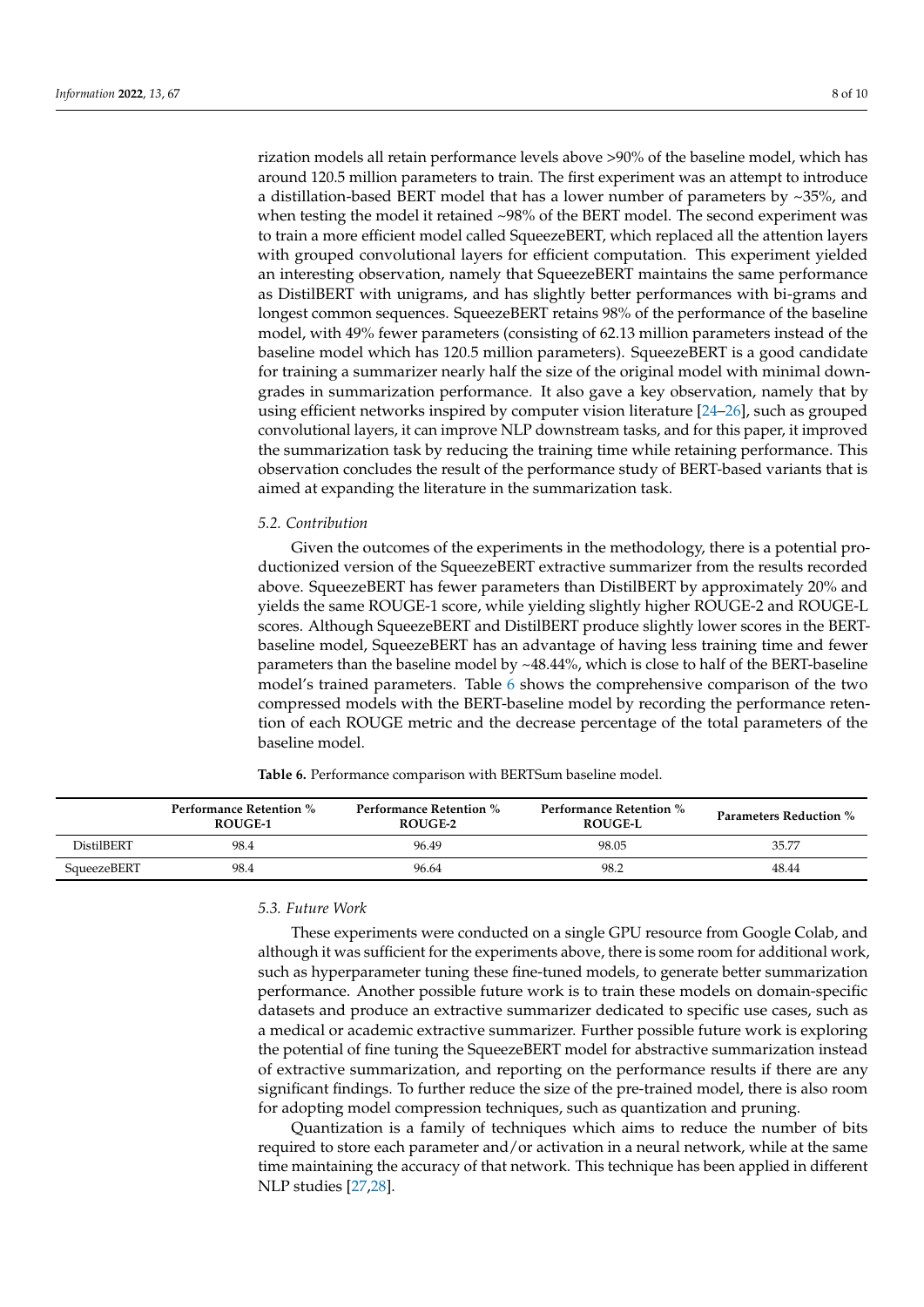Pruning aims to directly eliminate certain parameters from the network while also maintaining accuracy, thereby reducing the storage and potentially computational cost of that network; for an application of this NLP, this research demonstrates an application of pruning [\[28\]](#page-9-7).

**Author Contributions:** Conceptualization, S.A.-S. and A.R.; methodology, S.A.-S. and A.R.; software, S.A.-S. and A.R.; validation, S.A.-S. and A.R.; formal analysis, S.A.-S. and A.R.; investigation, S.A.-S.; resources, S.A.-S. and A.R.; data curation, S.A.-S. and A.R.; writing—original draft preparation, S.A.-S. writing—review and editing, S.A.-S. and A.R.; visualization, S.A.-S. and A.R.; supervision, A.R.; project administration, S.A.-S. and A.R.; All authors have read and agreed to the published version of the manuscript.

**Funding:** This research received no external funding.

**Institutional Review Board Statement:** Not applicable.

**Informed Consent Statement:** Not applicable.

**Data Availability Statement:** Not applicable.

**Acknowledgments:** Shehab Abdel-Salam would like to acknowledge Ahmed Rafea for the guidance and knowledge that he provided throughout the length of this paper and for giving the inspiration to research in this domain and write such a paper.

**Conflicts of Interest:** The authors declare no conflict of interest.

# **References**

- <span id="page-8-0"></span>1. Gambhir, M.; Gupta, V. Recent automatic text summarization techniques: A survey. *Artif. Intell. Rev.* **2016**, *47*, 1–66. [\[CrossRef\]](http://doi.org/10.1007/s10462-016-9475-9)
- <span id="page-8-1"></span>2. Nallapati, R.; Zhai, F.; Zhou, B. Summarunner: A Recurrent Neural Network-Based Sequence Model for Extractive Summarization of Documents. In Proceedings of the Thirty-First AAAI Conference on Artificial Intelligence, San Francisco, CA, USA, 4–9 February 2017; pp. 3075–3081.
- <span id="page-8-2"></span>3. Hovy, E.; Lin, C.Y. *Automated Text Summarization in SUMMARIST*; MIT Press: Cambridge, MA, USA, 1999; pp. 81–94.
- <span id="page-8-3"></span>4. Luhn, H.P. The Automatic Creation of Literature Abstracts. *IBM J. Res. Dev.* **1958**, *2*, 159–165. [\[CrossRef\]](http://doi.org/10.1147/rd.22.0159)
- <span id="page-8-4"></span>5. Mihalcea, R.; Tarau, P. TextRank: Bringing Order into Texts. In Proceedings of the Empirical Methods on Natural Language Processing, Barcelona, Spain, 1 July 2004; pp. 404–411.
- <span id="page-8-5"></span>6. Erkan, G.; Radev, D.R. LexRank: Graph-based Lexical Centrality as Salience in Text Summarization. *J. Artif. Intell. Res.* **2004**, *22*, 457–479. [\[CrossRef\]](http://doi.org/10.1613/jair.1523)
- <span id="page-8-6"></span>7. Steinberger, J.; Jezek, K. Using Latent Semantic Analysis in Text Summarization and Summary Evaluation. In Proceedings of the 7th International Conference on Information System Implementation and Modeling, New York, NY, USA, 23–24 April 2004; pp. 93–100.
- <span id="page-8-7"></span>8. Nenkova, A.; Vanderwende, L. The Impact of Frequency on Summarization. In *Technical Report, Microsoft Research (MSR-TR-2005- 101)*; Columbia University: New York, NY, USA, 2005.
- <span id="page-8-8"></span>9. Cheng, J.; Lapata, M. Neural Summarization by Extracting Sentences and Words. In Proceedings of the 54th Annual Meeting of the Association for Computational Linguistics (Volume 1: Long Papers), Berlin, Germany, 7–12 August 2016; Association for Computational Linguistics: Stroudsburg, PA, USA, 2016.
- <span id="page-8-9"></span>10. Vaswani, A.; Shazeer, N.; Parmar, N.; Uszkoreit, J.; Jones, L.; Gomez, A.N.; Kaiser, L.; Polosukhin, I. Attention is all you need. In Proceedings of the Conference on Neural Information Processing Systems (NeurIPS), Long Beach, CA, USA, 4–9 December 2017.
- <span id="page-8-10"></span>11. El-Kassas, W.S.; Salama, C.R.; Rafea, A.A.; Mohamed, H.K. EdgeSumm: Graph-based framework for automatic text summarization. *Inf. Process. Manag.* **2020**, *57*, 102264. [\[CrossRef\]](http://doi.org/10.1016/j.ipm.2020.102264)
- <span id="page-8-11"></span>12. Lin, C.Y. Rouge: A Package for Automatic Evaluation Of Summaries. In Proceedings of the Workshop on Text Summarization Branches Out (WAS 2004), Barcelona, Spain, 25–26 July 2004; pp. 25–26.
- <span id="page-8-12"></span>13. Liu, Y.; Lapata, M. Text Summarization with Pretrained Encoders. *arXiv* **2019**, arXiv:1908.08345.
- <span id="page-8-13"></span>14. Zhong, M.; Liu, P.; Chen, Y.; Wang, D.; Qiu, X.; Huang, X. Extractive Summarization as Text Matching. ACL Anthology. 2020. Available online: <https://www.aclweb.org/anthology/2020.acl-main.552/> (accessed on 9 August 2021).
- <span id="page-8-14"></span>15. Joshi, A.; Fidalgo, E.; Alegre, E.; Fernández-Robles, L. SummCoder: An unsupervised framework for extractive text summarization based on deep auto-encoders. *Expert Syst. Appl.* **2019**, *129*, 200–215. [\[CrossRef\]](http://doi.org/10.1016/j.eswa.2019.03.045)
- <span id="page-8-15"></span>16. Sun, S.; Cheng, Y.; Gan, Z.; Liu, J. Patient knowledge distillation for bert model compression. *arXiv* **2019**, arXiv:1908.09355.
- <span id="page-8-16"></span>17. Iandola, F.N.; Shaw, A.E.; Krishna, R.; Keutzer, K.W. SqueezeBERT: What Can Computer Vision Teach NLP about Efficient Neural Networks? *arXiv* **2020**, arXiv:2006.11316.
- <span id="page-8-17"></span>18. VSanh, i.; Debut, L.; Chaumond, J.; Wolf, T. DistilBERT, a distilled version of BERT: Smaller, faster, cheaper and lighter. *arXiv* **2020**, arXiv:1910.0110v4. Available online: <https://arxiv.org/pdf/1910.01108v4.pdf> (accessed on 12 July 2021).